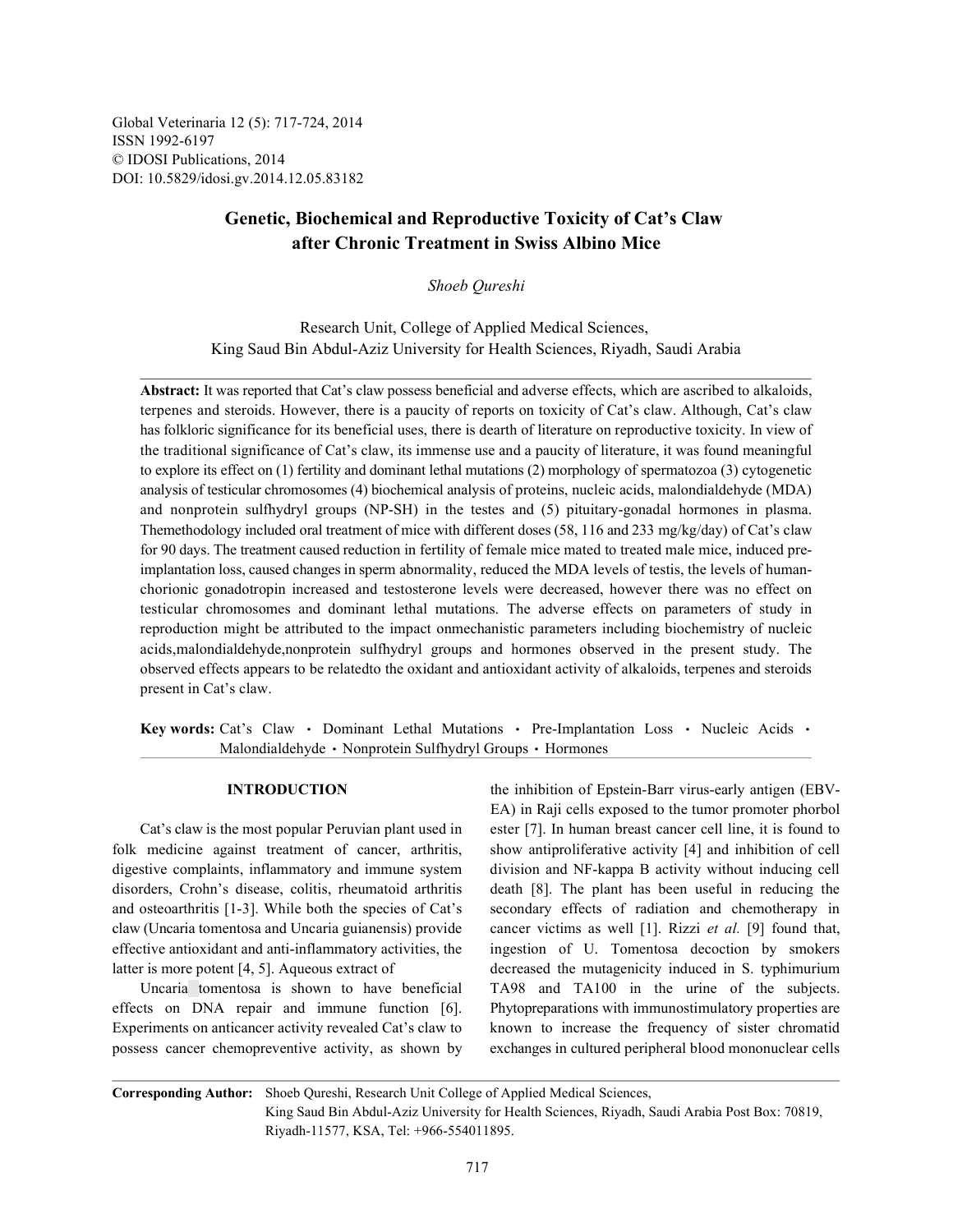are alkaloids (glucoindole alkaloids, isopteropodine, aberrations; (v) biochemical evaluation (vi) estimation of rynchophyiline, pteropodine and isopteropodine, hormones. pentacyclicoxidoles and tetracyclic oxidoles [1, 11, 12] triterpene glycosides, quinovic acid glycosides [13, 14], **Estimation of Fertility Index and Dominant Lethal Assay:** steroids like beta-sitosterol, stigmasterol and campesterol The methods described in male anti-fertility study [17] and [15]. In view of immense use of Cat's claw against a wide dominant lethal assay [18, 19] was followed to evaluate (i) range of health problems and a paucity of literature on the rate of fertility in male mice (ii) induction of pregnancy genetic and biochemical effects on reproductive toxicity, (iii) total and pre-implantation loss and (iv) embryothe present study aimed to analyse the genetic, toxicity. After the treatment, each male mouse in the biochemical and reproductive toxicity of Cat's claw on sex treated and control groups was caged with three females, cells in mice. which were allowed to stay with the male for one week.

present study. It is Nature's Way Products Inc., calculated by comparing the number of implantations per Springville, Utah 84663, USA. The product is marketed by pregnant female in the treated and control groups. The GNC (General Nutrition Corporation, USA) in Saudi dead implants per pregnant female were determined to Arabia. It is available in the form of capsules. Each obtain the post-implantation embryonic loss [19]. capsule contains 175 mg of Cat's claw dried extract (Bark) standardized to 4% alkaloids and 160 mg Cat's claw **Evaluation of Spermatozoa Abnormalities:** The (Bark). The other contents are millet and gelatin. The spermatozoa were obtained by making small cuts in suggested dose is one capsule, two times daily for human caudae epididymis and vas deferens placed in 1 ml of use. modified Krebs Ringer-bicarbonate buffer (pH 7.4). To

studies on Cats' claw were based on the MTD  $(3.73 \text{ g/kg})$ , slides, air-dried and made permanent. Coded slides were body weight) value (evaluated in our laboratory) and examined by bright-field microscope with an oil immersion preliminary experiments [16]. The different doses selected lens. The different spermatozoa abnormalities screened for cats' claw were 58, 116 and 233 mg/kg., body were amorphous, banana shaped, swollen acrosome, weight/day, corresponding to  $1/64$ ,  $1/32$  and  $1/16$ , triangular head, macrocephaly and rotated head [19-22]. respectively of the MTD value. The duration of treatment was 90 days (sub-chronic). The dosage form was aqueous **Cytogenetic Analysis of Germ Cells:** The mice were suspension and the route of administration was gastric sacrificed after the last day of the treatment [19, 20]. The intubation (oral) in all the experiments. testes were removed in an isotonic sodium citrate solution

albino, bred at Experimental Animal Care Center, College pellet re-suspended in the hypotonic citrate solution. 8 weeks, weighing 25-30 g were used. The animals were discarded and the pellet suspended in a fixative  $\pm$  1° C), light/dark cycle (12 h/12 h) and relative humidity. preparations were made by the air drying technique [19,

group 1, control (tap water); group 2, Cats' claw screened for the aberrations including aneuploids, (58 mg/kg/day); group 3, Cats' claw (116 mg/kg/day), autosomal univalents, sex-univalents and polyploids.

(PBMC), an effect associated with a slight increase of [3H] group 4, Cat's claw (233 mg/kg/day). The different thymidine uptake in the DNA of isolated lymphocytes parameters of study were (i) fertility index in male mice (ii) [10]. evaluation of dominant lethal assay, (iii) analysis of The chemical constituents reported from Cat's claw spermatozoa abnormalities; (iv) study on chromosomal

**MATERIALS AND METHODS** mid-week of their caging and presumptive mating and the Cat's claw was used as the test herbal product in the percent fertility[20]. The pre-implantation loss was The female mice were necropsied 13 days following the number of pregnant mice was recorded to determine

**Dose Determination:** The doses selected for different suspension was stained with eosin; smears were made on evaluate the spermatozoa abnormalities, the sperm

**Experimental Groups:** Male and female mice (Swiss suspension. The suspension was centrifuged and the of Pharmacy, King Saud University, Saudi Arabia) aged 6- After the second centrifugation the supernatant was maintained under standard conditions of temperature (23 (Methanol and acetic acid, 3:1). The chromosomal The experimental groups of mice consisted of: 23]. The coded slides were stained in Giemsa solution and and the seminiferous tubules were teased to form a cell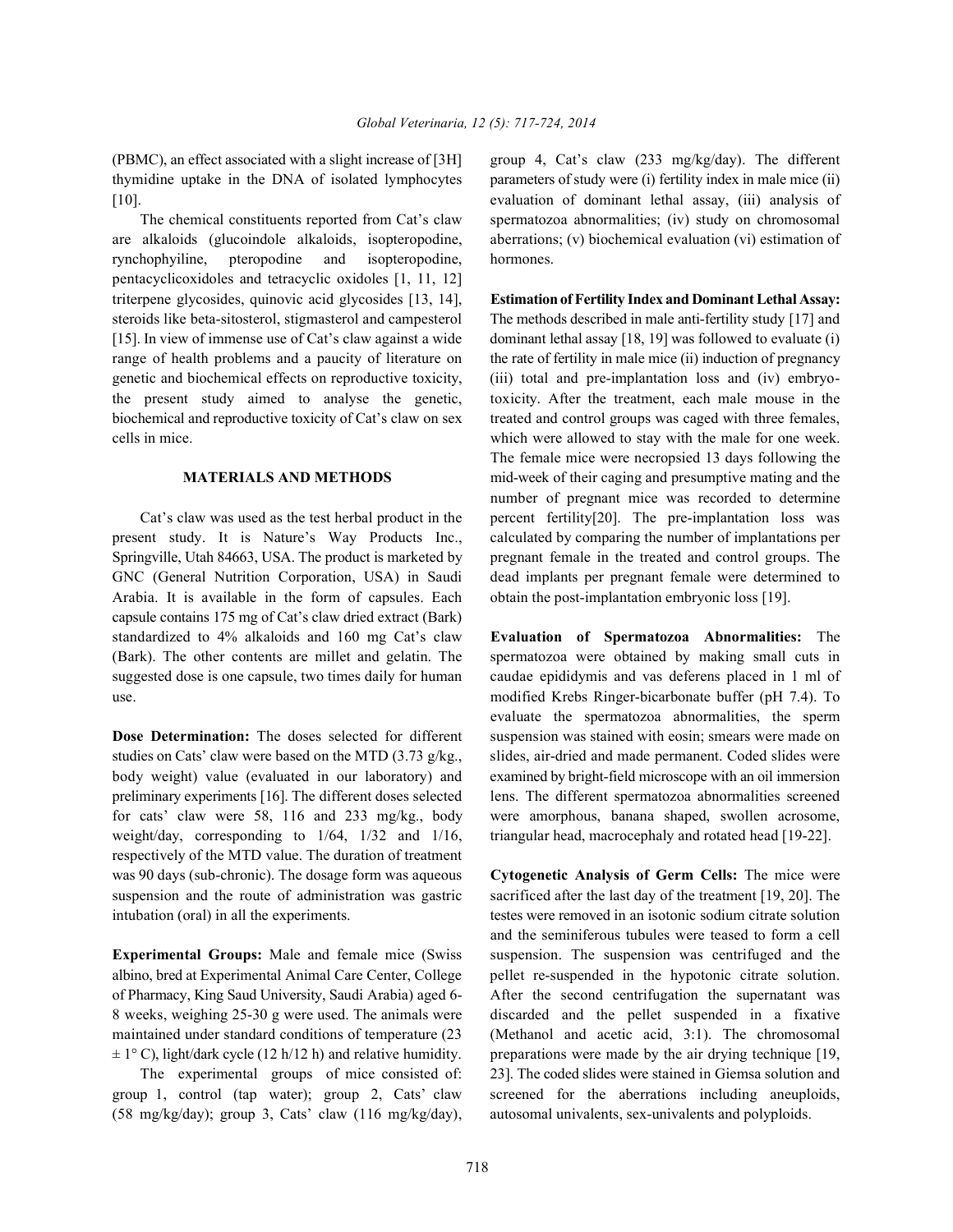**Biochemical Evaluation:** The frozen samples of testes **RESULTS** were used for estimation of proteins, ribose nucleic acid (RNA) and deoxyribose nucleic acid (DNA), MDA and **Effect of Cat's Claw on Fertility Index in Male Mice:** The

**Estimation of Total Proteins and Nucleic Acids:** Total male mice at the high dose (Table 1). proteins were estimated by the modified Lowry method of Schacterle and Pollack [24]. Bovine serum albumin was **Effect of Cat's Claw on the Induction of Dominant Lethal** used as standard. The method described by Bregman[25] **Assay:** In mating week 1, the sub-chronic treatment of was used to determine the levels of nucleic acids. Testes male mice with Cat's claw significantly  $(P<0.05)$  decreased were homogenized and the homogenate was suspended the percent pregnant female mice at a dose of 116 mg/kg., in ice-cold trichloroacetic acid (TCA). After body weight/day). There were no significant changes in centrifugation, the pellet was extracted with ethanol. The the mean implants/pregnant female, except decrease of levels of DNA were determined by treating the nucleic total and live implants at the lower dose (58 mg/kg., body acid extract with diphenylamine reagent and reading the weight/day) of Cat's claw. The mean implants/pregnant intensity of blue color at 600 nm. For quantification of female (total and live) were increased to the normal levels RNA, the nucleic acid extract was treated with orcinol and at the higher doses. There was an increase in the dead the green color was read at 660 nm. Standard curves were implants/pregnant female mice and percent dead embryos used to determine the amounts of nucleic acids present. at the high dose of Cat/s claw. These changes were

as an external standard. Statistically insignificant (Table 2).

**Quantification of the NP-SH Levels:** The method of **Effect of Cat's Claw on Epididymal Spermatozoal** Sedlak and Lindsay [27] was used to determine the levels **Morphology:** The sub-chronic treatment with Cat's claw of NP-SH. The testes were homogenized in ice cold 0.02 M at the high dose caused a statistically significant increase ethylene-o-amine tetra acetic acid disodium (EDTA) in the frequency of rotated head-shaped abnormality of before mixing with TCA. The homogenate was centrifuged the spermatozoa (P<0.05) and an increase in the total at 3000g. The supernatant was suspended in tris buffer, 5- spermatozoa abnormality percent in the epididymis 5'-dithiobis-(2 nitrobenzoic acid) (DTNB) and read at 412 (P<0.05). An increasing trend of abnormalities was also nm against reagent blank with no homogenate.  $\blacksquare$  observed in the frequency of spermatozoa types,

**Estimation of Hormones:** The plasma samples were macrocephali (Table 3). analyzed to estimate the concentrations of human chorionic gonadotropin, luteinizing hormone, follicle **Effect of Cat's Claw on Testicular Chromosomes:** stimulating hormone, estradiol, prolactin and testosterone. The sub-chronic treatment with Cat's claw induced a The analysis was done by direct immune-enzymatic trend increase in the frequency of different chromosomal colorimetric method based on ELISA. The procedure used aberrations such as, aneuploids, autosomal univalents, for each hormone was according to the method described sex-univalents and the total chromosomal abnormalities, for the particular kit [28]. but these results were statistically insignificant (Table 4).

NP-SH levels. sub-chronic treatment with Cat's claw showed 50% reduction in the fertility of female mice mated to treated

statistically insignificant (P>0.05) (Table 2).

**Determination of MDA Concentrations:** The method In mating week 2, the sub-chronic treatment of male described by Ohkawa et al. [26] was used. Testes were mice with Cat's claw caused no significant changes in homogenized in TCA solution and the homogenate percent pregnant female mice, total and live implants per suspended in thiobarbituric acid. After centrifugation the pregnant female mice. However, the dead implants per optical density of the clear pink supernatant was read at pregnant female mice and percent dead embryos were 532 nm. Malondialdehydebis (Dimethyl acetal) was used found to increase at the high dose. These changes were

amorphous, banana-shaped, triangular head and

**Statistical Analysis:** The different studies undertaken **Effect of Cat's claw on Proteins, RNA, DNA, MDA and** were statistically analyzed by Analysis of Variance. Some **NP-SH Concentrations:** The testicular concentrations of Parameters on reproductive performance were analyzed protein, RNA and DNA were not affected at any of the using a Chi-square test. doses of Cat's claw. The depletion of NP-SH in the testis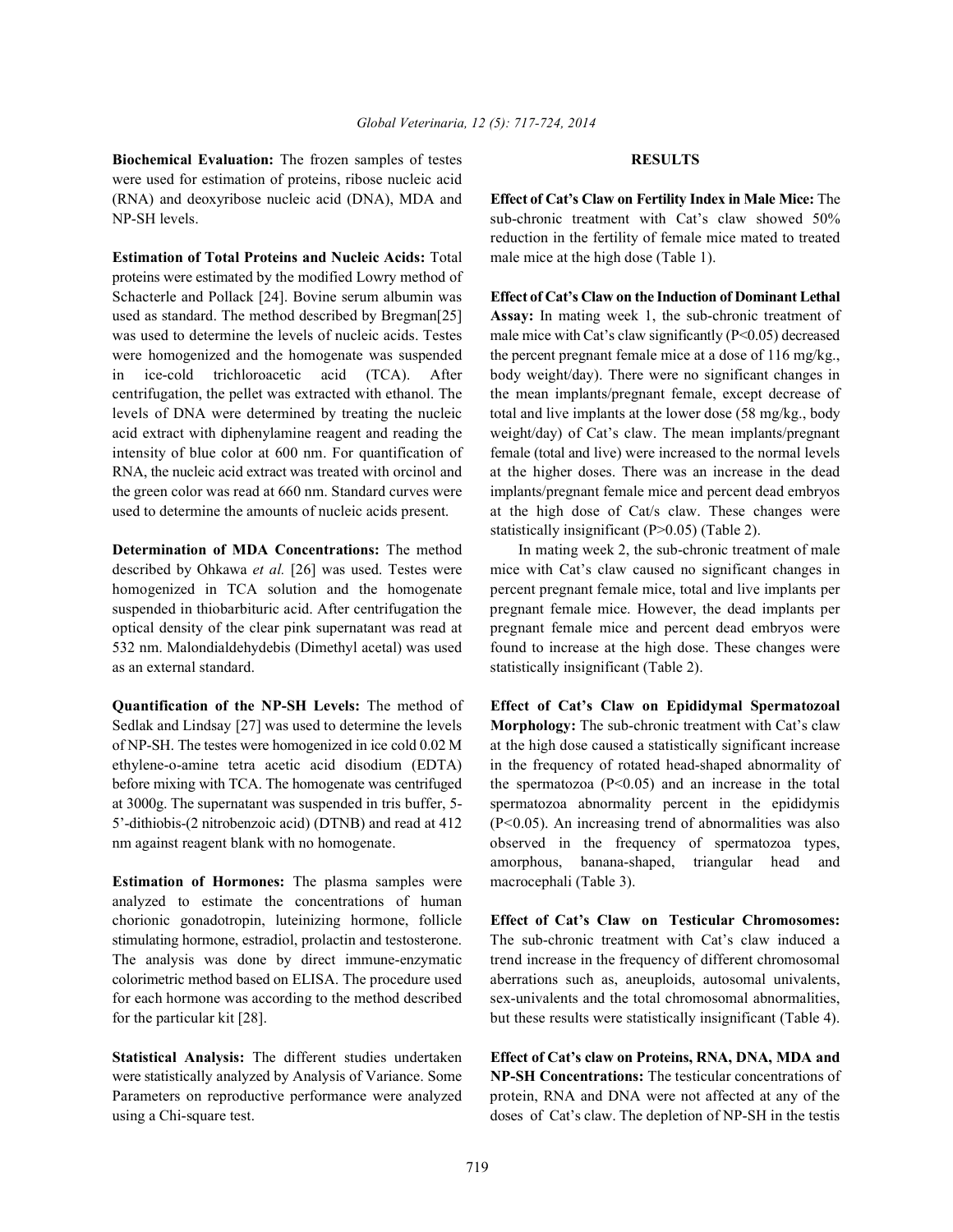# *Global Veterinaria, 12 (5): 717-724, 2014*

| Treatment and dose               | Fertility index in male mice |                |           | Fertility index in female mice |                |           |
|----------------------------------|------------------------------|----------------|-----------|--------------------------------|----------------|-----------|
|                                  | No. of male                  | No. of fertile | Fertility | No. of female                  | No. of fertile | Fertility |
| (mg/kg. Body weight/ day)        | mice mated                   | male mice      | percent   | mice mated                     | female mice    | percent   |
| Control (0.3 ml tap water/mouse) | 10                           | 10             | 100       | 10                             |                | 90        |
| Cat's claw $(58.3)$              | 10                           | 10             | 100       | 10                             |                | 80        |
| Cat's claw $(116.6)$             | 10                           | 10             | 100       | 10                             |                | 70        |
| Cat's claw $(233)$               | 10                           |                | 90        | 10                             |                | 50        |

### Table 1: Effect of Cat's claw on fertility index in male and female mice after sub-chronic treatment in male Swiss albino mice

10 mice (male or female) were used in each group

P>0.05 (Chi square test)

### Table 2: Effect of Cat's claw on the induction of dominant lethal mutations after sub-chronic treatment in male Swiss albino mice

|                           |                |                                          |                  | Mating week 2   |              |                                          |                  |                  |                 |              |
|---------------------------|----------------|------------------------------------------|------------------|-----------------|--------------|------------------------------------------|------------------|------------------|-----------------|--------------|
|                           |                | Mean Implants/pregnant female $\pm$ S.E. |                  |                 |              | Mean Implants/pregnant female $\pm$ S.E. |                  |                  |                 |              |
| Treatment and dose        | Pregnant       |                                          |                  |                 | Percent dead | Pregnant                                 |                  |                  |                 | Percent      |
| (mg/kg. Body weight/ day) | females        | Total                                    | Live             | Dead            | embryos      | females                                  | Total            | Live             | Dead            | dead embryos |
| Control (0.3 ml           |                |                                          |                  |                 |              |                                          |                  |                  |                 |              |
| tap water/mouse)          | 30/30(100.0)   | $11.17\pm0.43$                           | $10.57\pm 0.47$  | $0.60 \pm 0.16$ | 18/335(5.37) | 27/30(90.0)                              | $9.47\pm0.85$    | $903\pm0.82$     | $0.43 \pm 0.12$ | 13/284(4.57) |
| Cat's claw $(58)$         | 25/30(83.33)   | $9.50 \pm 0.87$                          | $8.80\pm0.83$    | $0.70 \pm 0.23$ | 21/285(7.37) | 23/30(76.67)                             | $9.20 \pm 1.03$  | $8.77 \pm 0.99$  | $0.43 \pm 0.10$ | 13/276(4.71) |
| Cat's claw $(116)$        | $24/30*(80.0)$ | $10.77 \pm 1.13$                         | $10.27 \pm 1.08$ | $0.53 \pm 0.12$ | 16/323(4.95) | 26/30(86.67)                             | $10.70 \pm 0.85$ | $10.40 \pm 0.85$ | $0.30 \pm 0.09$ | 9/321(2.80)  |
| Cat's claw $(233)$        | 27/30(90.0)    | $11.47\pm0.86$                           | $10.43 \pm 0.82$ | $1.03 \pm 0.24$ | 31/344(9.01) | 26/30(86.67)                             | $10.20 \pm 0.84$ | $9.50 \pm 0.80$  | $0.70 \pm 0.19$ | 21/306(6.86) |
|                           |                |                                          |                  |                 |              |                                          |                  |                  |                 |              |

Figures between parentheses denote percent.

A total of 10 male and 30 females were used in each group

P>0.05 (One way ANOVA and Post hoc Tukey-Kramer multiple comparison test)

\*P<0.05 (Chi square test)

## Table 3: Effect of Cat's claw on sperm motility, count and abnormality in Swiss albino mice after sub-chronic treatment

|                              | Treatments and dose (mg/kg. Body weight/day)/percent sperm motility,<br>sperm count and percent sperm abnormalities (Mean $\pm$ S.E.) |                      |                       |                    |  |  |  |
|------------------------------|---------------------------------------------------------------------------------------------------------------------------------------|----------------------|-----------------------|--------------------|--|--|--|
|                              |                                                                                                                                       |                      |                       |                    |  |  |  |
| Different Spermatozoal       |                                                                                                                                       |                      |                       |                    |  |  |  |
| abnormalities screened/Total | Control (tap water, 0.3 ml/mouse/day)                                                                                                 | Cat's claw $(58.30)$ | Cat's claw $(116.60)$ | Cat's claw $(233)$ |  |  |  |
| Amorphous                    | $0.42\pm0.06$                                                                                                                         | $0.41 \pm 0.07$      | $0.49 \pm 0.05$       | $0.57 \pm 0.04$    |  |  |  |
| Banana shaped                | $0.29 \pm 0.03$                                                                                                                       | $0.34 \pm 0.06$      | $0.41 \pm 0.08$       | $0.43 \pm 0.05$    |  |  |  |
| Swollen achrosome            | $0.42\pm0.05$                                                                                                                         | $0.38 \pm 0.05$      | $0.45 \pm 0.06$       | $0.44\pm 0.04$     |  |  |  |
| Triangular head              | $0.41 \pm 0.11$                                                                                                                       | $0.36 \pm 0.05$      | $0.39 \pm 0.03$       | $0.67 \pm 0.06$    |  |  |  |
| Macrocephali                 | $0.27 \pm 0.04$                                                                                                                       | $0.22 \pm 0.03$      | $0.29 \pm 0.03$       | $0.39 \pm 0.06$    |  |  |  |
| Rotated head                 | $0.12 \pm 0.02$                                                                                                                       | $0.08 \pm 0.02$      | $0.12 \pm 0.02$       | $0.22 \pm 0.02*$   |  |  |  |
| Total abnormalities          | $1.93 \pm 0.19$                                                                                                                       | $1.78 \pm 0.17$      | $2.15 \pm 0.17$       | $2.76 \pm 0.08*$   |  |  |  |
| Total sperms screened        | 5176                                                                                                                                  | 5013                 | 5105                  | 5100               |  |  |  |

Five mice were used in each group

\*P<0.05; \*\*P<0.01 (One way ANOVA and Post hoc Tukey-Kramer multiple comparison test was done individually for different parameters)

### Table 4: Effect of Cat's claw on testis chromosomes in Swiss albino mice after sub-chronic treatment

|                              | Treatments and dose (mg/kg. Body weight/day)/percent percent chromosomal aberrations (Mean $\pm$ S.E.) |                   |                    |                          |  |  |
|------------------------------|--------------------------------------------------------------------------------------------------------|-------------------|--------------------|--------------------------|--|--|
| Different chromosomal        |                                                                                                        |                   |                    |                          |  |  |
| abnormalities screened/Total | Control (tap water, 0.3 ml/mouse/day)                                                                  | Cat's claw $(58)$ | Cat's claw $(116)$ | Cat's claw $(233)$       |  |  |
| Aneuploids                   | $2.61 \pm 0.52$                                                                                        | $2.90\pm0.61$     | $3.79 \pm 0.57$    | $4.36 \pm 1.06$          |  |  |
| Autosomal univalents         | $2.98 \pm 0.53$                                                                                        | $3.76 \pm 0.80$   | $4.09\pm0.41$      | $4.39\pm0.41$            |  |  |
| Sex-univalents               | $2.96\pm0.68$                                                                                          | $4.34 \pm 1.11$   | $3.40\pm0.55$      | $4.09 \pm 0.64$          |  |  |
| Polyploids                   | $3.23 \pm 0.79$                                                                                        | $3.02\pm0.44$     | $2.68\pm0.29$      | $3.28 \pm 0.47$          |  |  |
| Translocations               | --                                                                                                     |                   |                    | $\overline{\phantom{a}}$ |  |  |
| Total-percent aberrations    | $11.71 \pm 1.20$                                                                                       | $14.03 \pm 2.20$  | $13.96\pm 0.57$    | $16.66\pm0.74$           |  |  |
| Total stages screened        | 500                                                                                                    | 550               | 525                | 500                      |  |  |

Five mice were used in each group

P>0.05 (One-way ANOVA and Post hoc Tukey-Kramer multiple comparison test was done individually for different parameters).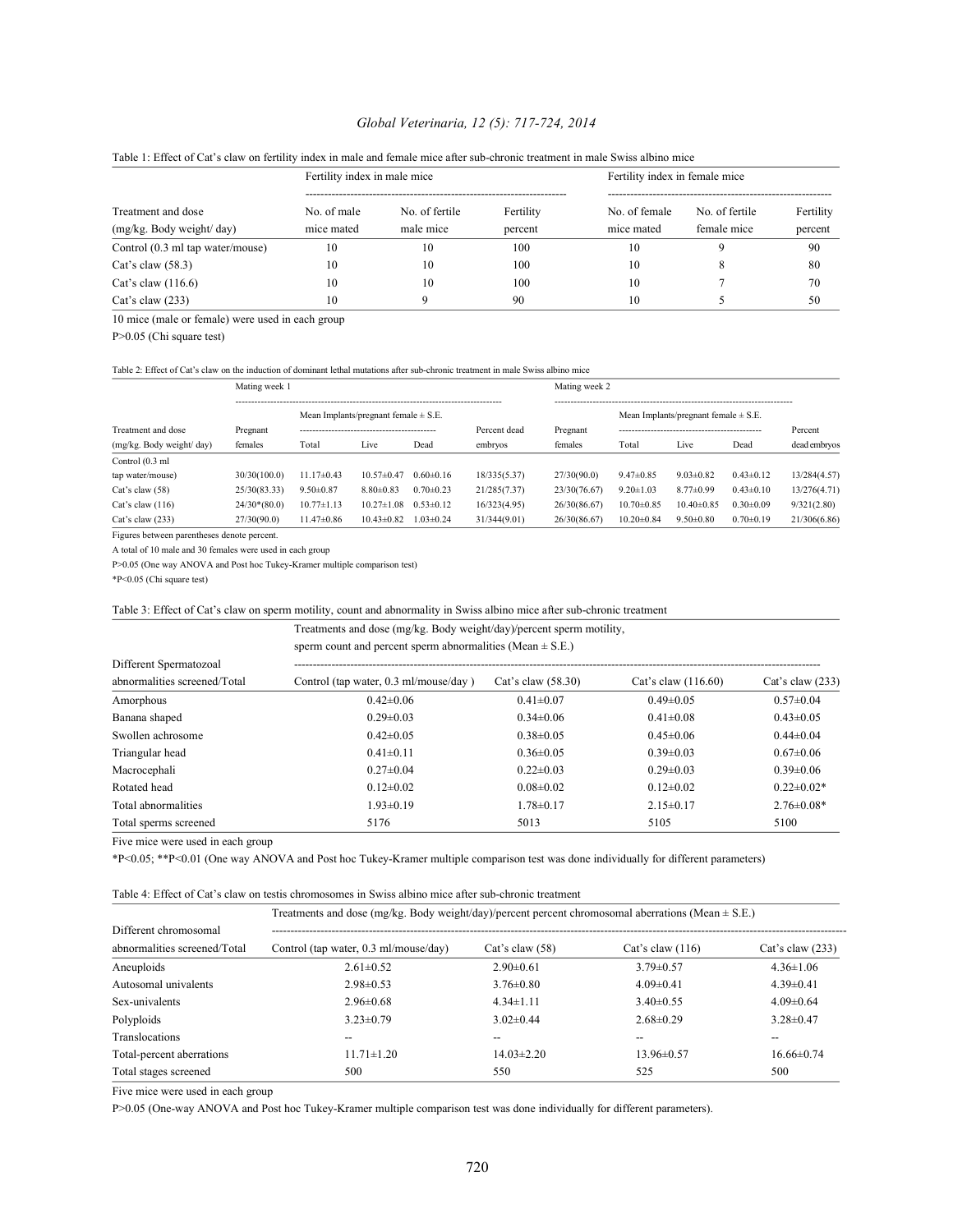### *Global Veterinaria, 12 (5): 717-724, 2014*

| Treatment Dose                    | Testicular tissue (Mean $\pm$ S.E.) |                         |                         |                       |                                    |  |  |
|-----------------------------------|-------------------------------------|-------------------------|-------------------------|-----------------------|------------------------------------|--|--|
|                                   | <b>Proteins</b>                     | <b>RNA</b>              | <b>DNA</b>              | <b>MDA</b>            | NP-SH                              |  |  |
| (mg/kg. Body weight)              | $(mg/100 \text{ mg tissue})$        | $(\mu$ g/100 mg tissue) | $(\mu$ g/100 mg tissue) | $(mmol/g$ wet tissue) | $(mmol/100 \text{ mg wet tissue})$ |  |  |
| Control (tap water, 0.3 ml/mouse) | $14.14\pm 0.54$                     | $509.51 \pm 17.28$      | $222.62\pm10.42$        | $202.93 \pm 7.81$     | $135.36 \pm 9.38$                  |  |  |
| Cat's claw $(58)$                 | $13.88 \pm 0.77$                    | 484.57±13.89            | $211.90\pm11.65$        | $169.25 \pm 8.28*$    | $128.97 \pm 5.21$                  |  |  |
| Cat's claw $(116)$                | $14.58\pm0.44$                      | $495.61 \pm 23.04$      | $187.75 \pm 9.40$       | $161.81 \pm 11.34*$   | $133.26 \pm 7.52$                  |  |  |
| Cat's claw $(233)$                | $13.89 \pm 0.69$                    | $476.66 \pm 23.78$      | $201.09 \pm 16.48$      | $170.04\pm 6.20**$    | 127.99±3.97                        |  |  |

Table 5: Effect of Cat's claw on Proteins, RNA, DNA, MDA and NP-SHconcentrations in testicular cells of Swiss albino mice after Sub-chronic treatment

Five mice were used in each group

\*P<0.05; \*\*P<0.01 (One way ANOVA and Post hoc Tukey-Kramer multiple comparison test was done individually

for male, female and different parameters)

| Determination of             | Treatments and dose (mg/kg Body weight/day)/Values of hormones in plasma (Mean $\pm$ S.E) |                   |                     |                    |  |  |  |  |
|------------------------------|-------------------------------------------------------------------------------------------|-------------------|---------------------|--------------------|--|--|--|--|
| pituitary-gonadal            |                                                                                           |                   |                     |                    |  |  |  |  |
| hormones in plasma           | Control (tap water, 0.3 ml/mouse/day)                                                     | Cat's claw $(58)$ | Cat's claw $(116)$  | Cat's claw $(233)$ |  |  |  |  |
| Human-Chorionic Gonadotropin | $1.07 \pm 0.33$                                                                           | $2.43\pm 0.22**$  | $5.62 \pm 0.32$ *** | $6.32\pm0.52***$   |  |  |  |  |
| Leutenizing hormone          | $-40\pm0.62$                                                                              | $1.30 \pm 0.16$   | $2.06\pm0.81$       | $1.49 \pm 0.09$    |  |  |  |  |
| Follicle-Stimulating Hormone | $.20\pm0.43$                                                                              | $1.26 \pm 0.42$   | $1.28 \pm 0.53$     | $2.16\pm0.11$      |  |  |  |  |
| Estradiol                    | $0.24 \pm 0.09$                                                                           | $0.29 \pm 0.06$   | $0.30 \pm 0.06$     | $0.40 \pm 0.89$    |  |  |  |  |
| Prolactin                    | $2.20 \pm 1.00$                                                                           | $1.53 \pm 0.85$   | $1.85 \pm 0.94$     | $2.53\pm0.92$      |  |  |  |  |
| Testosterone                 | $5.00 \pm 0.58$                                                                           | $2.32\pm0.92*$    | $1.31 \pm 0.52**$   | $2.53\pm0.80*$     |  |  |  |  |

Five mice were used in each group

\*P < 0.05; \*\*P<0.01: \*\*\*P<0.001 (One way ANOVA and Post hoc Tukey-Kramer multiple comparison test was done)

was also not significant. However, the treatment was The results on the dominant lethal assay revealed found to significantly decrease the MDA levels in the decrease of percent pregnant female mice in both first and testis (P<0.05) at low and medium doses and (P<0.01) at second weeks of mating; the mean live and total implants the high dose (Table 5). were increased at the high dose in the second week of

after sub-chronic treatment in male mice. The treatment replenished at the higher doses. The percent dead low and high (P<0.05) and medium (P<0.01) doses mice were found to increase by the treatment. The

after sub-chronic treatment showed its influence on [29] showed reduction of corpus luteum by Cat's claw. have also played a role in the reduction of fertility. Sub-chronic treatment. These changes might also be

**Effect of Cat's Claw on Certain Pituitary-Gonadal** mice and the percent dead embryos were found to **Hormones:** The plasma levels of human chorionic potentially increase at this dose. It is interesting to note gonadotropin were increased significantly  $(P<0.01)$  at low that the mean total and live implants were found to and  $(P<0.001)$  at medium and high doses of Cat's claw decrease at the lower dose and these changes were was also found to decrease the levels of testosterone at implants and the mean dead implant per pregnant female (Table 6) tendency of an increase of pre-implantation loss at the **DISCUSSION** higher doses is the property explained in the decreased The results obtained on the fertility index in male mice chronic treatment with Cat's claw. Nogueira Neto *et al.* fertility in female mice which was reduced to 50%, 70% This might have interfered with the production of and 80% corresponding to high, medium and low doses, progesterone required for implantation. Furthermore, the respectively. However, these results are statistically results obtained after sub-chronic treatment showed a insignificant. Nogueira Neto *et al.* [29] found Cat's claw significant increase in the frequency of rotated headto possess contraceptive effect in rats with experimental shaped abnormality and the total spermatozoa endometriosis. Added to this, the observation of depleted abnormality. The results on abnormal sperms might be testosterone levels in the tests in the present study might related to the depletion of testosterone in the plasma after mating. However the dead implants per pregnant female lower dose and the subsequent replenishment at the oxidant potentials observed in the male gonads after sub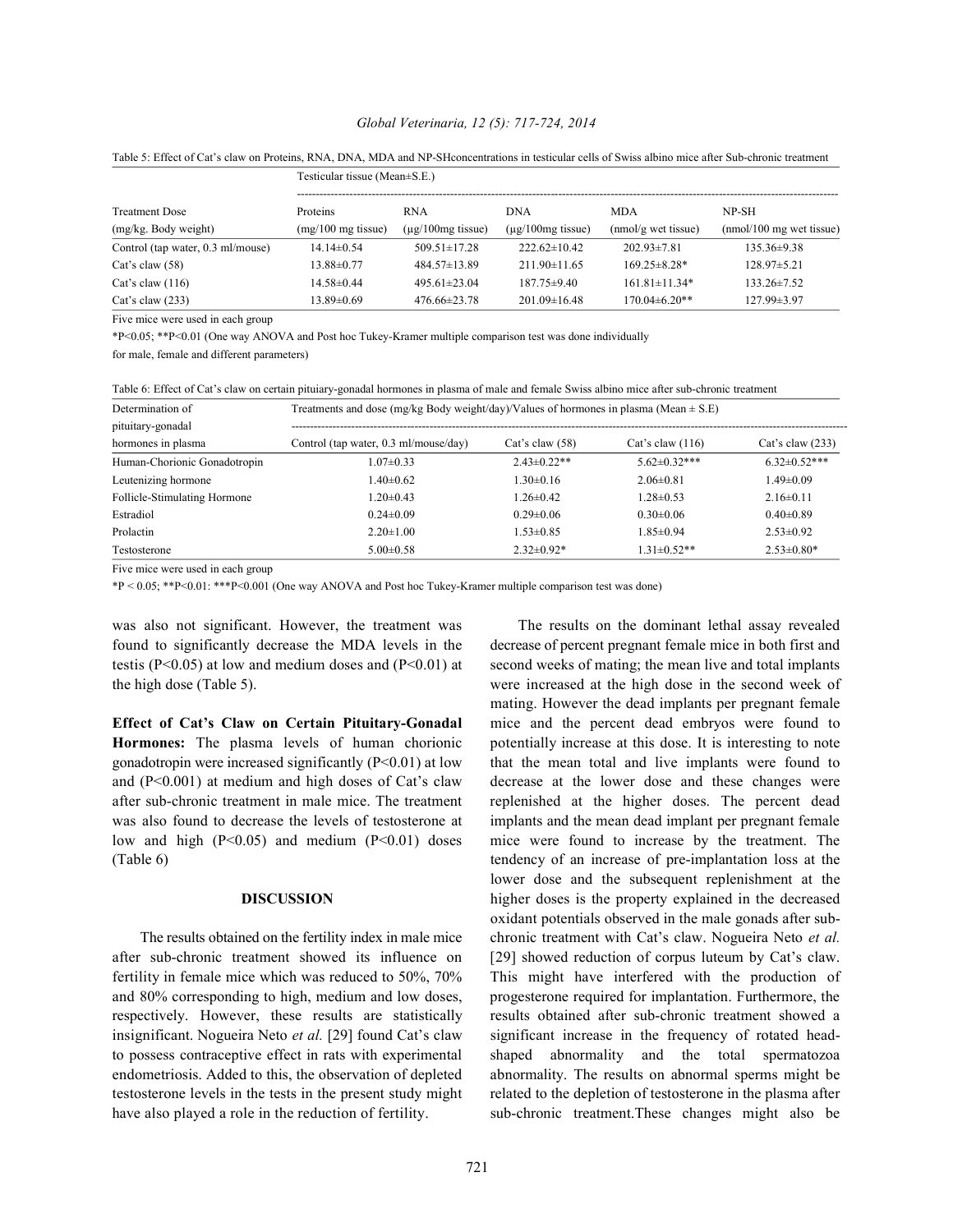The treatment with Cat's claw failed to induce significant on the oxidant potentials of Cat's claw testicular is not in changes in the chromosomal aberrations after sub-chronic harmony with the reported free radical scavenging activity treatment. There is a paucity of literature on the effect of of Cat's claw [5]. These authors reported Cat's claw to be Cat's claw on chromosomes. However, our results an effective scavenger of free radical (1, 1-dipenyl-2 cytogenetic analysis of chromosomes confirms other picrilhydrazil) in murine macrophages. However, we are reports on the results on mutagenicity. The extracts and aware that a better characterization of this antioxidant fractions of Cat's claw bark showed no mutagenic effect capacity requires model systems and methodologies in different strains of Salmonella typhimurium with and involving the generation of diverse reactive species, without metabolic activation [9]. The authors also found namely superoxide anion, peroxyl and hydroxyl radicals, that the decoction of U. Tomentosa ingested daily for 15 hydrogen peroxide and hypochlorous acid, as well as the days by a smoker decreased the mutagenicity induced in evaluation of the potential ability to decrease them S. typhimurium TA98 and TA100 by the subject's urine Halliwell [33]. [9]. Valerio and Gonzales [30] also found lack of evidence Our study on the pituitary gonadal hormones to demonstrate genotoxic potential and mutagenic activity significantly increased the human chorionic in rodents. Nevertheless, alkaloid-rich preparations from gonadotropin and decreased the testosterone levels Uncaria tomentosa were found to cause condensation and in the plasma. A trend increase was also found in the contraction of Allium cepa chromosomes, in addition to levels of follicle stimulating hormone and estradiol. retardation and/or inhibition of mitoses and changed There are no parallel studies available on the male gonadal mitotic phases [31]. The difference of our study with that hormones. However, these changes are attributed to the of Kuras *et al.* [31] is use of alkaloid fraction in the latter. depletion of MDA observed in the testis. Our results Phytopreparations with immunostimulatory properties are are supported by the data on reproductive toxicity in known to increase the frequency of sister chromatid male mice. There are no parallel studies on endocrinology, exchanges in cultured peripheral blood mononuclear cells, however, these changes are attributed to the stimulation an effect associated with a slight increase of the [3H] of immune system under the influence of alkaloids and thymidine uptake in the DNA of isolated lymphocytes. steroids present in Cat's claw [1, 15]. Taken together, the The induction of SCE is reported to be associated with the treatment with Cat's claw has an impact on reduced increase of cytokines interleukin (IL)-2 and tumor necrosis fertility in female mice mated to treated male mice, it factor (TNF)-alpha [10]. These results demonstrate that induces pre-implantation loss, causes changes in the Cat's clawappears to be mutagenic activity in Allium cepa sperm abnormality, reduced the MDA levels of the and cultured peripheral blood mononuclear cells. While in testis, increased the levels of human-chorionic our vivo experiments, there is no mutagenic effect. The gonadotropin and decreased the levels of testosterone. results of nucleic acids observed in the present However there were no changes in testicular experiment also showed no effect of Cat's claw. However, chromosomes and dominant lethal mutations. Further there was discordance observed in our results on sperm studies on biochemical changes and reproductive toxicity abnormality and nucleic acid. There are no parallel studies in other rodents are recommended before clinical available in the literature for a possible comparison; experimentation. however, it is possible that the expression of any biochemical change will not be simultaneously observed **REFERENCES** at the cellular level.The effect on the decrease in the concentrations MDA after prolonged treatment showed 1. Steinberg, P.N., 1995. Cat's Claw: an herb from the the antioxidant potential of Cat's claw. Dreifus *et al.* [32] Peruvian Amazon. Sidahora, pp: 35-36. also reported that Uncaria tomentosa modify the oxidative 2. Winkler, C., B. Wirleitner, K. Schroecksnadel, stress and possess antioxidant properties. Nevertheless, H. Schennach, E. Mur and D. Fuchs, 2004. *In vitro* Cat's claw lacked any effect on the testicular levels of NP- effects of two extracts and two pure alkaloid SH. These changes are attributed to the influence of preparations of Uncariatomentosa on peripheral alkaloid and steroid oxidants present in Cat's claw [1, 15]. blood mononuclear cells. Planta Med., 70: 205-210. The impact on MDA levels and lack of any effect on the 3. Hardin, S.R., 2007. Cat's claw: an Amazonian vine NP-SH levels clearly reveal a balance between the oxidant decreases inflammation in osteoarthritis. Complement and antioxidant potentials of Cat's claw, which has Ther Clin Pract, 13: 25-8.

related to the observed pre-implantation loss. surfaced in the testicular cells. Nevertheless, our results

- 
- 
-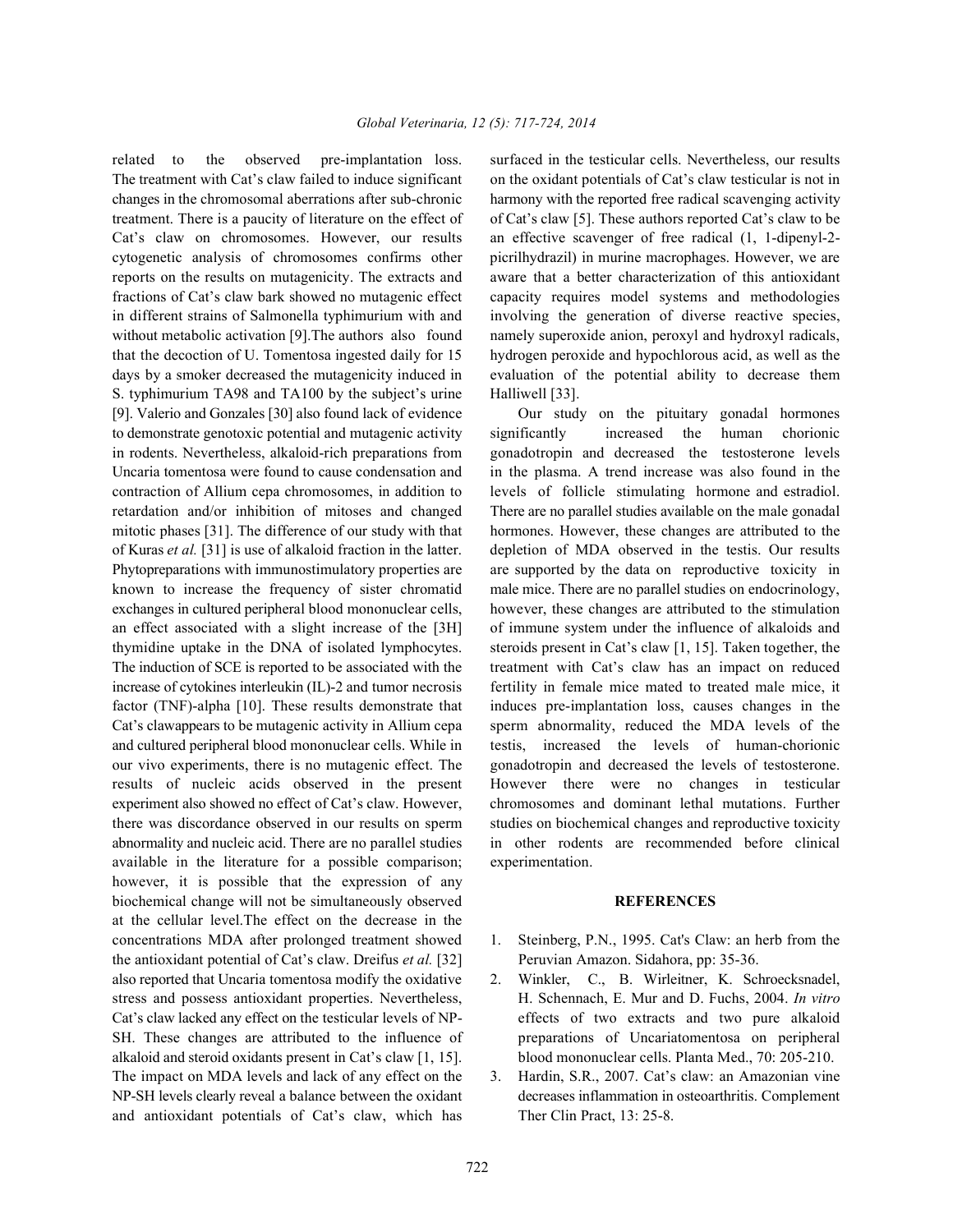- 4. Riva, L., D. Coradini, G. Di, Fronzo, V. De Feo, 14. Aquino, R., V. De Feo, F. De Simone, C. Pizza and extracts and fractions on the growth of breast cancer J. Nat. Prod., 54: 453-459.
- P. Bobrowski and M.J. Miller, 2002. 65: 517-520. Anti-inflammatory and antioxidant activities of cat's 16. Chan, P.K., G.P. O'Hara and A.W. Hayes, 1986.
- 6. Shi, Z., Z. Lu, Y. Zhao, Y. Wang, X. Zhao-Wilson, 17. Coppola, J.A., 1969. An extragonadal male antifertility P. Guan, X. Diam, Y.Z. Chang and B. Zhao, 2013. agent. Life Sciences, 8: 43-48. Neuroprotective effects of aqueous extracts of 18. Epstein, S.S., S. Joshi, E. Arnold, E.C. Page and model. Neurochem Int., 62: 940-7. Nature (Lond.), 1225: 1260.
- 12-O-tetradecanoylphorbol-13-acetate-promoted Drug and Chemical Toxicology, 11: 151-165. Epstein-Barr virus early antigen activation. 20. Al-Shabanah, O.A., 1997. Influence of captopril on
- inhibiting cell division and NF-kappa B activity 21. Qureshi, S., M. Tariq, F.S. El-Feraly and
- 9. Rizzi, R., F. Re, A. Bianchi, V. De Feo, F. de Simone, 3: 481-483. L. Bianchi and L.A. Stivala, 1993. Mutagenic and 22. Wyrobek, A.J. and W.R. Bruce, 1975. extracts. J. Ethnopharmacol., 38: 63-77. Proc. Natl. Acad. Sci. (USA), 72: 4425-4429.
- immunocompetent cells *in vitro*. J. Ethnopharmacol., mammalian testes. Cytogenetics, 3: 289. 59: 139-146. 24. Schacterle, G.R. and R.L. Pollack, 1973. A simplified
- of a new 3,4-dihydro-beta-carboline-type alkaloid, 51: 654-655. Chem Pharm Bull (Tokyo), 50: 1376-1378. pp: 51-60.
- components in extracts of Uncariatomentosa by reactions. Anal. Biochem., 95: 351-358. HPLC-ES/MS. Phytochem Anal, 15: 55-64. 27. Sedlak, J. and R.H. Lindsay, 1968. Estimation of total
- from Uncariatomentosa. J. Nat Prod., 53: 559-64. 28. info@diametra.com
- N. De Tommasi, F. De Simone and C. Pizza, 2001. G. Cirino, 1991. Plant etabolites. New compounds The antiproliferative effects of Uncariatomentosa and anti-inflammatory activity of Uncariatomentosa.
- cell line. Anticancer Res., 21: 2457-2461. 15. Senatore, A., A. Cataldo, F.P. Iaccarino and 5. Sandoval, M., N.N. Okuhama, X.J. Zhang, M.G. Elberti, 1989. Phytochemical and biological L.A. Condezo, J. Lao, F.M. Angeles, R.A. Musah, study of Uncariatomentosa. Boll Soc Ital Biol Sper.,
	- claw (Uncariatomentosa and Uncariaguianensis) are Principles and Methods for Acute and Sub-chronic independent of their alkaloid content. Phytomedicine, toxicity, In: Principles and Methods of Toxicology. 9: 325-337. A.W. Hayes (ed.), Raven Press, New York, pp: 17.
		-
	- Uncariatomentosa: Insights from 6-OHDA induced Y. Bishop, 1970. Abnormal zygote development cell damage and transgenic Caenorhabditiselegans in mice after paternal exposure to a mutagen.
- 7. Kapadia, G.J., M.A. Azuine, H. Tokuda, E. Hang, 19. Qureshi, S., M. Tariq, N.S. Parmar and T. Mukainaka, H. Nishino and R. Sridhar, 2002. I.A. Al-Meshal, 1988. Cytological effects of Khat Inhibitory effect of herbal remedies on (Catha edulis) in somatic and male germ cells of mice.
- Pharmacol. Res., 45: 213-220. spermatogenic dysfunction, spermatocyte 8. Akesson, C., H. Lindgren, R.W. Pero, T. Leanderson chromosomes and dominant lethality in Swiss albino and F. Ivars, 2003. An extract of Uncariatomentosa male mice. Res. Comm. Pharm. Toxicol., 2: 69-84.
	- without inducing cell death. Int. Immunopharmacol., <br>I.A. Al-Meshal, 1988. Genetic effects of chronic 3: 1889-900. treatment with cathinone in mice. Mutagenesis,
	- antimutagenic activities of Uncariatomentosa and its Chemical induction of sperm abnormalities in mice.
- 10. Bussing, A. and K. Schweizer, 1998. Effects of 23. Evans, E.P., G. Breckon and C.E. Ford, 1964. An air phytopreparation from Helleborusniger on drying method for meiotic preparation from
- 11. Kitajima, M., M. Yokoya, H. Takayama and N. Aimi, method for quantitative assay for small amount of 2002. Synthesis and absolute configuration proteins in biological materials. Anal. Biochem.,
	- 3,4-dehydro-5(S)-5-carboxystrictosidine, isolated 25. Bregman, A.A., 1983. Laboratory Investigations and from Peruvian Una de Gato (Uncariatomentosa). Cell Biology. John Willey and Sons, New York,
- 12. Montoro, P., V. Carbone, D. Quiroz Jde, F. De Simone 26. Ohkawa, H., N. Ohishi and K. Yagi, 1979. Assay of and C. Pizza, 2004. Identification and quantification of lipid peroxides in animal tissues by thiobarbituric acid
- 13. Aquino, R., F. De Simone, F.F. Vincieri, C. Pizza and protein-bound and non-protein sulfhydryl groups in E. Gacs-Baitz, 1990. New polyhydroxylatedtriterpenes tissue with Ellman's reagent. Anal.Biochem., 25: 192.
	-